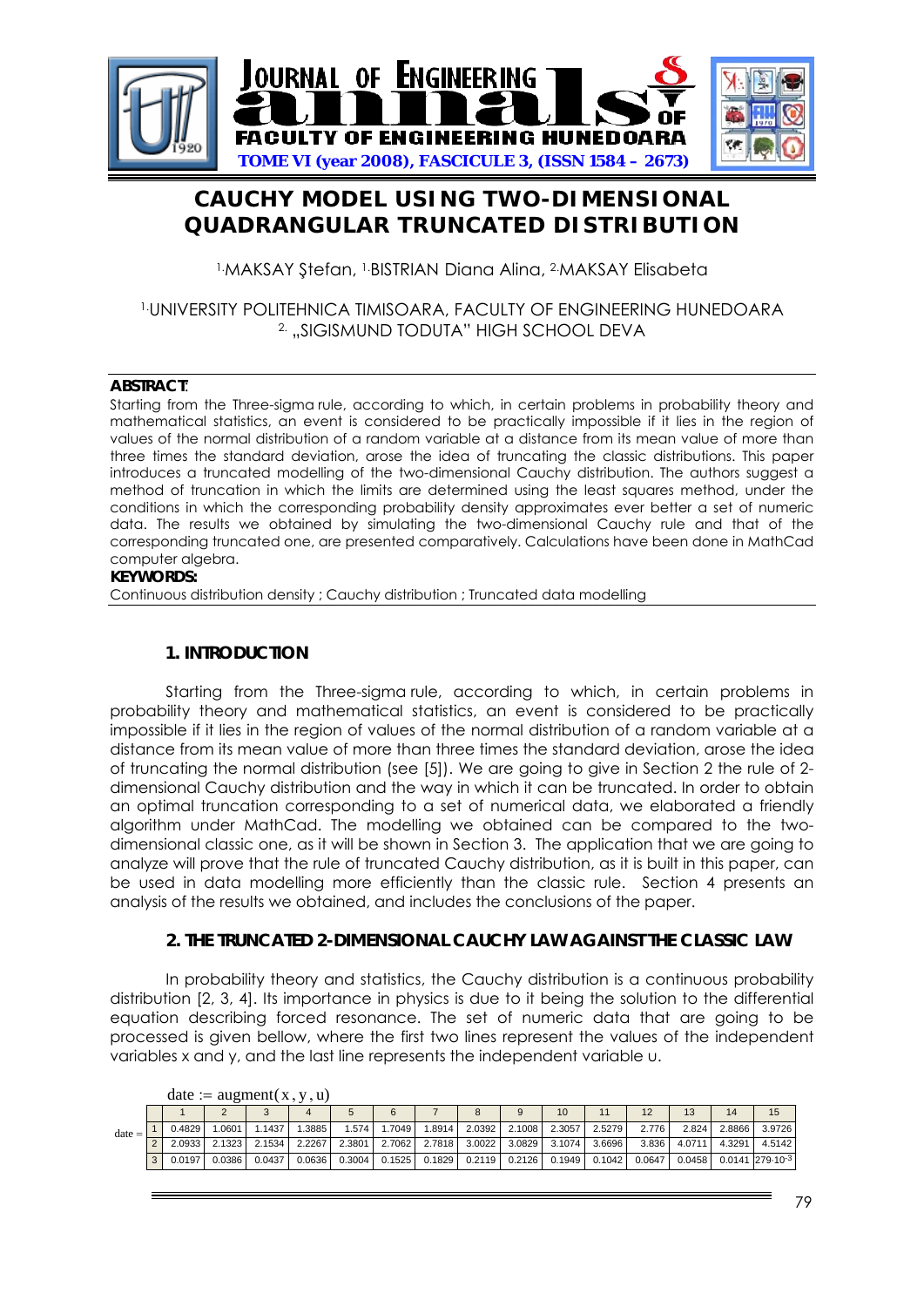

These variables are characterized by

 $mx := mean(x)$   $mx = 2.0452$ <br> $my := mean(y)$   $my = 3.0724$ my := mean(y)  $my = 3.0724$ <br>mu := mean(u)  $my = 0.1102$  $mu := mean(u)$ where mx, my and mu represent the mean values of the respective variables, and  $sx := stdev(x)$   $sx = 0.8518$ <br>  $sv := stdev(v)$   $sv = 0.8042$  $sy := stdev(y)$  $su := stdev(u)$   $su = 0.0887$ where sx, sy and su are the standard deviations of variables x, y and u.

With these values, the classic Cauchy two-dimensional law, defined as  $fclas: R \times R \rightarrow R$ , has the expression

$$
fclas(x, y) := \frac{sx \cdot sy}{\pi^2} \cdot \frac{1}{sx^2 + (x - mx)^2} \cdot \frac{1}{sy^2 + (y - my)^2}
$$
 (1)

We introduce the truncated two-dimensional Cauchy density function, given by

$$
f_{tt}(x,y,cx,cy) := \left[ K \cdot \left[ \frac{s x \cdot s y}{\pi^2} \cdot \frac{1}{s x^2 + (x - m^2)^2} \cdot \frac{1}{s y^2 + (y - m^2)^2} \right] \text{ if } \left[ (x - m^2)^2 < (cx \cdot s x)^2 \right] \wedge \left[ (y - m^2)^2 < (cy \cdot sy)^2 \right] \tag{2}
$$

0 otherwise

where K is constant that will be determined under the circumstances that expression (2) represents a probability density function and therefore has to meet the followed conditions

$$
ftr(x, y, cx, cy) \ge 0
$$
 (3)

and

$$
\int_{-\infty-\infty}^{\infty} \int_{-\infty}^{\infty} ftr(x, y, cx, cy) = 1
$$
 (4)

# **3. DESCRIPTION OF THE METHOD OF TRUNCATED MODELING**

Constants cx and cy are going to be determined by minimizing the error resulted from the use of the truncated function. In order to achieve this, the necessary condition is that the sum of the squares of the differences between the theoretical values of the function and the experimental values u, be minimum.

We shall find the minima with the help of the program we are giving hereinafter.

 $n := length(x)$   $n = 15$  $dxi := 1$   $dxf := 5$   $dyi := 1$   $dyf := 5$  $px := 4$  py := 4 fmin :=  $10^8$  $ftr1(x, y, cx, cy) := \frac{x \cdot sy}{s}$  $\pi^2$ 1  $sx^{2} + (x - mx)^{2}$  $\frac{1}{\sqrt{1-\frac{1}{2}}}$ .  $\frac{x^2}{(y - my)^2}$  $\left[ \frac{sx \cdot sy}{2} \cdot \frac{1}{2} \cdot \frac{1}{2} \cdot \frac{1}{2} \cdot \frac{1}{2} \cdot \frac{1}{2} \cdot \frac{1}{2} \cdot \frac{1}{2} \cdot \frac{1}{2} \cdot \frac{1}{2} \cdot \frac{1}{2} \cdot \frac{1}{2} \cdot \frac{1}{2} \cdot \frac{1}{2} \cdot \frac{1}{2} \cdot \frac{1}{2} \cdot \frac{1}{2} \cdot \frac{1}{2} \cdot \frac{1}{2} \cdot \frac{1}{2} \cdot \frac{1}{2} \cdot \frac{1}{2} \cdot \frac{1}{2} \cdot \frac{1}{2}$ 0 otherwise

Using this program, we obtain the values that minimize the function hereinbefore  $indx = 3$   $indy = 3$   $cx_{tr} = 3$   $cy_{tr} = 3$   $Kmin = 1.5816$ 

the calculated values of the 5x5 matrix being

|         |   |        | $\mathcal{P}$ | 3      |        | 5      |
|---------|---|--------|---------------|--------|--------|--------|
|         |   | 0.6383 | 0.2115        | 0.1376 | 0.1113 | 0.0984 |
| $fCT =$ | 2 | 0.2098 | 0.0622        | 0.0463 | 0.0427 | 0.0417 |
|         | 3 | 0.1389 | 0.0463        | 0.0414 | 0.042  | 0.0431 |
|         | 4 | 0.1137 | 0.0427        | 0.042  | 0.0442 | 0.0461 |
|         | 5 | 0.1014 | 0.0417        | 0.0431 | 0.0461 | 0.0484 |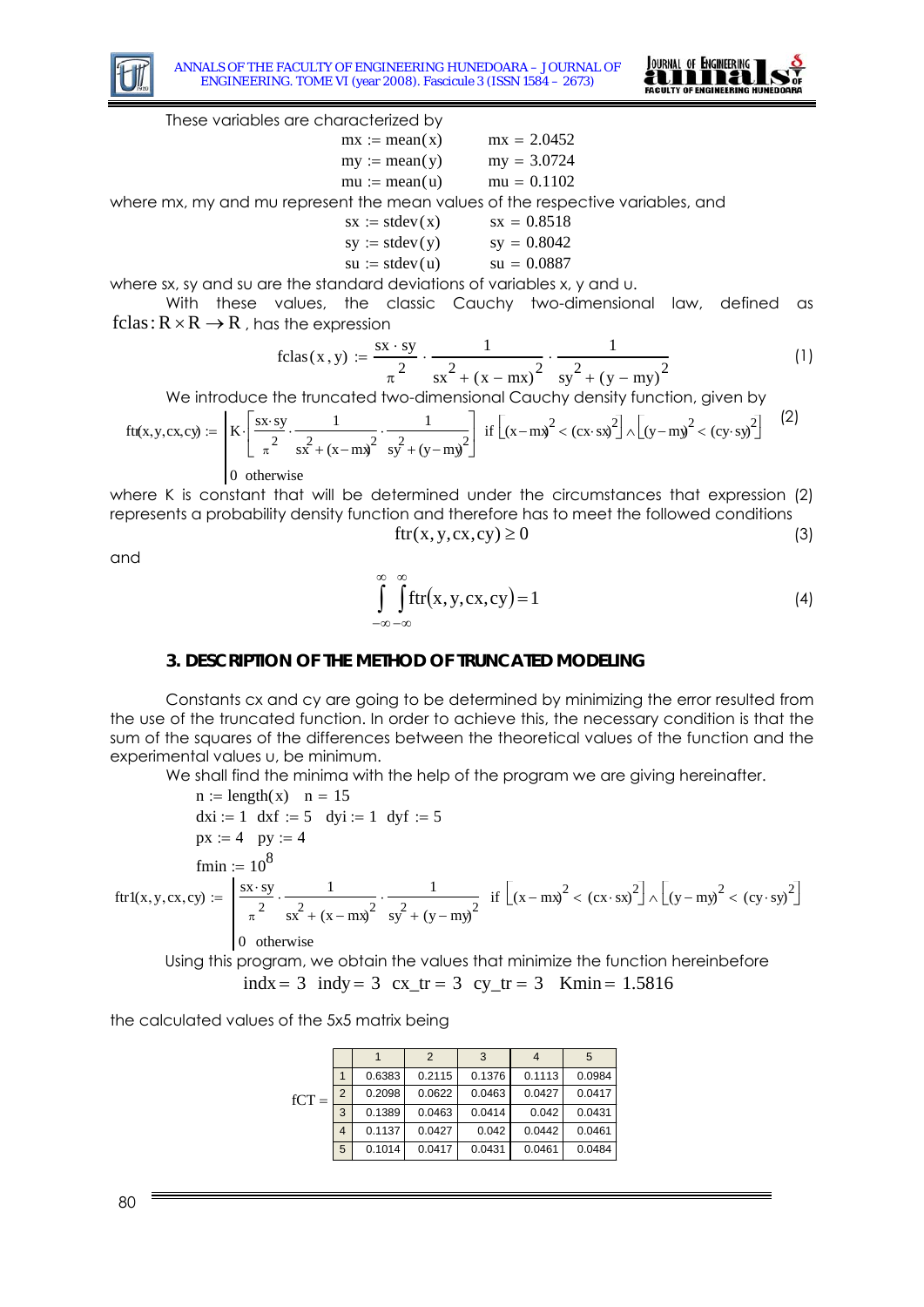

#### ANNALS OF THE FACULTY OF ENGINEERING HUNEDOARA – JOURNAL OF ENGINEERING. TOME VI (year 2008). Fascicule 3 (ISSN 1584 – 2673)



|                |                |        |                        |                        |                        | 5                      |  |
|----------------|----------------|--------|------------------------|------------------------|------------------------|------------------------|--|
|                |                | 0.5969 | 0.1701                 | 0.0962                 | 0.0699                 | 0.057                  |  |
| $fCT - fmin =$ | $\overline{2}$ | 0.1685 | 0.0208                 | $4.906 - 10 - 3$       | $1.3163 \cdot 10^{-3}$ | $2.8394 - 10 - 4$      |  |
|                | 3              | 0.0976 | $4.9345 \cdot 10^{-3}$ |                        | $6.1043 \cdot 10^{-4}$ | $1.7335 \cdot 10^{-3}$ |  |
|                | $\overline{4}$ | 0.0723 | $1.3374 \cdot 10^{-3}$ | $6.1043 \cdot 10^{-4}$ | $2.8025 \cdot 10^{-3}$ | $4.7295 \cdot 10^{-3}$ |  |
|                | 5              | 0.06   | $3.0117.10^{-4}$       | $1.7335.10-3$          | 4.7295-10-3            | $7.0625 \cdot 10^{-3}$ |  |

$$
method := \int for \ j \in 1.. px + 1
$$

$$
cx_{j} \leftarrow dx_{i} + (j - 1) \cdot \frac{dx_{f} - dx_{i}}{px}
$$
\n
$$
for \ k \in 1..py + 1
$$
\n
$$
cy_{k} \leftarrow dy_{i} + (k - 1) \cdot \frac{dy_{f} - dy_{i}}{py}
$$
\n
$$
Q \leftarrow \int_{mx - cx_{j} \cdot sx}^{mx + cx_{j} \cdot sx} \int_{my - cy_{k} \cdot sy}^{my + cy_{k} \cdot sy} frr1(x, y, cx_{j}, cy_{k}) dy dx
$$
\n
$$
K \leftarrow \frac{1}{Q}
$$
\n
$$
fCT_{j,k} \leftarrow \sum_{i=1}^{n} (K \cdot frr1(x_{i}, y_{i}, cx_{j}, cy_{k}) - u_{i})^{2}
$$
\n
$$
if \ tCT_{j,k} < fmin
$$
\n
$$
fmin \leftarrow fCT_{j,k}
$$
\n
$$
indx \leftarrow j
$$
\n
$$
if \ tCT_{j,k} < fmin
$$
\n
$$
if \ tCT_{j,k} < fmin
$$
\n
$$
fint \leftarrow K
$$
\n
$$
fint \leftarrow fCT_{j,k}
$$
\n
$$
if \ tCT_{j,k} < fmin
$$
\n
$$
fint \leftarrow fCT_{j,k}
$$
\n
$$
if \ tCT_{j,k}
$$
\n
$$
if \ tCT_{j,k}
$$
\n
$$
if \ tCT_{j,k}
$$
\n
$$
if \ tCT_{j,k}
$$
\n
$$
if \ tCT_{j,k}
$$
\n
$$
if \ tCT_{j,k}
$$
\n
$$
if \ tCT_{j,k}
$$
\n
$$
if \ tCT_{j,k}
$$
\n
$$
if \ tCT_{j,k}
$$
\n
$$
if \ tCT_{j,k}
$$
\n
$$
if \ tCT_{j,k}
$$
\n
$$
if \ tCT_{j,k}
$$
\n
$$
if \ tCT_{j,k}
$$
\n
$$
if \ tCT_{j,k}
$$
\n
$$
if \ tCT_{j,k}
$$
\n
$$
if \ tCT_{j,k}
$$
\n
$$
if \ tCT_{j,k}
$$
\n
$$
if \ tCT_{j,k}
$$
\n
$$
if
$$

These values of Kmin, cx\_tr and cy\_tr substituted in expression (2) lead to the truncated two-dimensional Cauchy density function in accordance to this modeling, its expression being

$$
\text{ftrunc}(x, y) := \left[ 1.5816 \cdot \left[ \frac{0.6851}{\pi^2} \cdot \frac{1}{0.8518^2 + (x - 2.0452)^2} \cdot \frac{1}{0.8042^2 + (y - 3.0724)^2} \right] \text{ if } \left[ (x - 2.0452)^2 < 6.5304 \right] \wedge \left[ (y - 3.0724)^2 < 5.8209 \right] \wedge \left[ (y - 3.0724)^2 \right] \wedge \left[ (y - 3.0724)^2 < 5.8209 \right] \wedge \left[ (y - 3.0724)^2 \right] \wedge \left[ (y - 3.0724)^2 < 5.8209 \right] \wedge \left[ (y - 3.0724)^2 \right] \wedge \left[ (y - 3.0724)^2 < 5.8209 \right] \wedge \left[ (y - 3.0724)^2 \right] \wedge \left[ (y - 3.0724)^2 < 5.8209 \right] \wedge \left[ (y - 3.0724)^2 \right] \wedge \left[ (y - 3.0724)^2 < 5.8209 \right] \wedge \left[ (y - 3.0724)^2 \right] \wedge \left[ (y - 3.0724)^2 < 5.8209 \right] \wedge \left[ (y - 3.0724)^2 \right] \wedge \left[ (y - 3.0724)^2 < 5.8209 \right] \wedge \left[ (y - 3.0724)^2 \right] \wedge \left[ (y - 3.0724)^2 < 5.8209 \right] \wedge \left[ (y - 3.0724)^2 \right] \wedge \left[ (y - 3.0724)^2 < 5.8209 \right] \wedge \left[ (y - 3.0724)^2 \right] \wedge \left[ (y - 3.0724)^2 < 5.8209 \right] \wedge \left[ (y - 3.0724)^2 < 5.8209 \right] \wedge \left[ (y - 3.0724)^2 < 5.8209 \right] \wedge \left[ (y - 3.0724)^2 < 5.8209 \right] \wedge \left[ (y -
$$

The graphic representation of the classic Cauchy density and the truncated probability density obtained for this model are depicted in Figure 1.